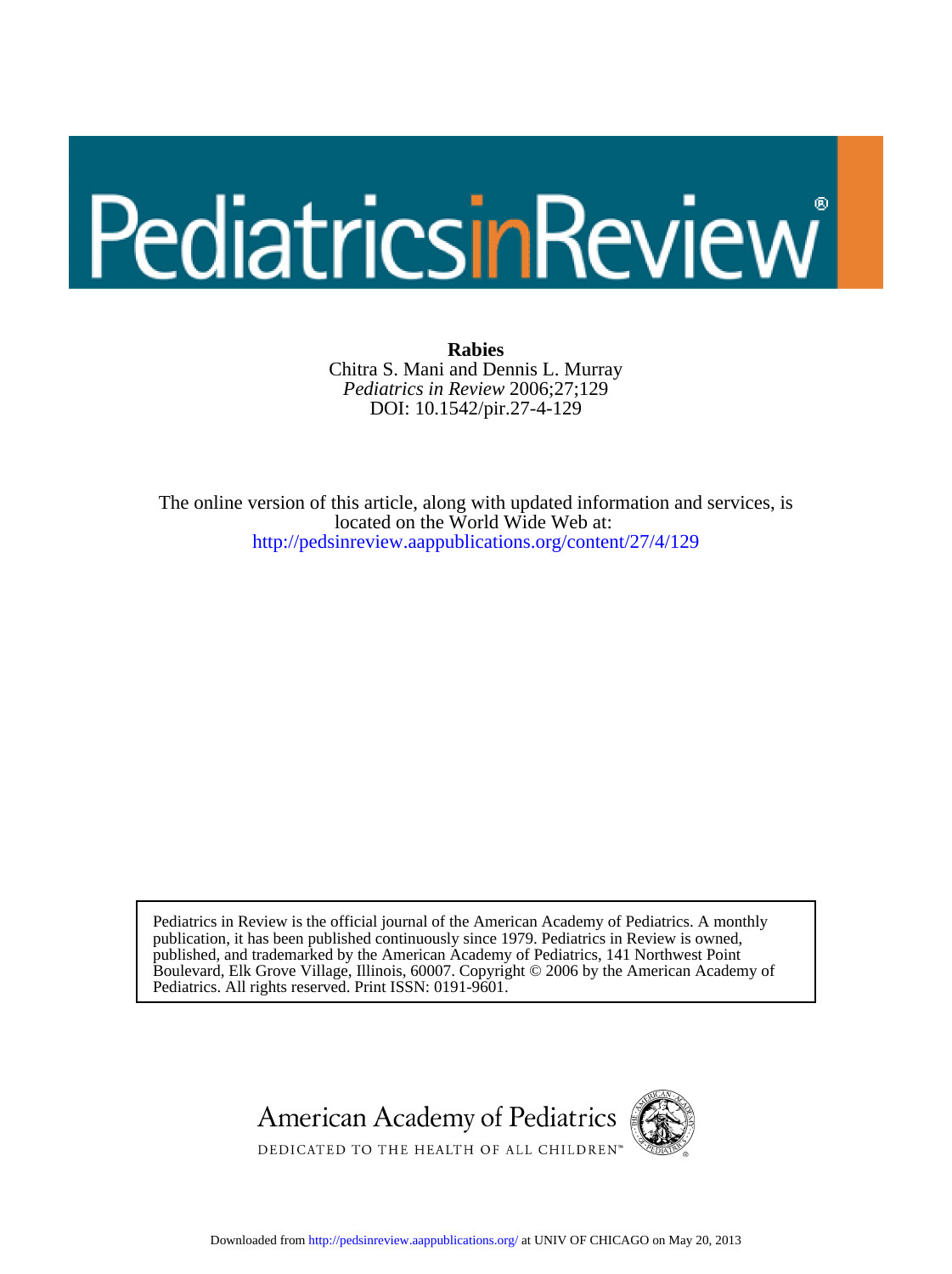# **Rabies**

Chitra S. Mani, MD,\* Dennis L. Murray, MD\*

# Author Disclosure Drs Mani and Murray did not disclose any financial relationships relevant to this article.

Objectives **After completing this article, the reader should be able to:**

- **1. Explain the pathogenesis and epidemiology of rabies virus.**
- **2. Describe the clinical manifestations of rabies.**
- **3. Identify the most appropriate tests available to diagnose rabies infection.**
- **4. Outline the specific measures to be taken after exposure to rabies.**
- **5. Appreciate the strategies used to eradicate reservoirs of rabies virus in terrestrial wildlife.**

#### **Case Study**

*A previously healthy 13-year-old boy is admitted to the hospital with the chief complaints of altered mental status and unsteady gait. Five days prior to this admission, he developed low-grade fever, generalized body pain, dry cough, and listlessness. Over the course of the next few days, he developed abdominal pain and nausea. Two days prior to this admission, he was noted to be confused, have an unsteady gait, and have difficulty swallowing. He has no history of trauma, ingestion, or bites. His mother mentioned that he had fed a raccoon in his backyard 2 to 3 months ago. The raccoon later was found dead. On examination, the boy's temperature is 100°F (37.8°C). He has fluctuating consciousness, hypersalivation, and hydrophobia. He has an ataxic gait and appears disoriented. The results of his cerebrospinal fluid (CSF) examination are: clear fluid with no red blood cells, 50 white blood cells/mm3 , 70% lymphocytes, 20% monocytes, glucose of 41 mg/dL (2.3 mmol/L) (serum glucose of 90 mg/dL [5 mmol/L]), protein of 155 mg/dL, and no organisms on Gram stain. CSF bacterial culture exhibits no growth at 72 hours.*

#### **Introduction**

The word "rabies" is derived from a Sanskrit word "rabhas" meaning "to do violence." In Greek, "Lyssa" means "mad rage"; therefore, the genus of the virus that causes rabies is named Lyssavirus. The word hydrophobia means "fear of water" and is derived from two Greek words: hydor (water) and phobos (fear).

Rabies, an acute, progressive encephalitis usually resulting in death, is a major public health problem in most parts of the world. However, some locations are considered rabies-free, including Antarctica, Hawaii, many islands in the Pacific, and a few islands in the Caribbean. Rabies is a zoonotic disease because most humans acquire the disease after having been exposed to an infected animal. The incidence of rabies has decreased significantly in developed countries, such as the United States, because of mandatory vaccination of all domestic animals. On the other hand, the incidence of rabies remains high in developing nations of Asia and Africa because of a lack of immunization of domestic animals, resulting in significant health concerns for both the local population and tourists.

#### **History**

Rabies was described as early as 2300 BC. Wound cauterization to prevent rabies was practiced in the 1st century AD. Its mode of transmission, via saliva, was recognized initially in the early 19th century. The pathogenesis and clinical signs of rabies were described by Lord Louis Pasteur in 1880, who later developed the first rabies vaccine. In 1903, Adelchi Negri in Milan identified the pathognomonic Negri bodies, associated with

*<sup>\*</sup>*Department of Pediatrics, Infectious Diseases, Medical College of Georgia, Augusta, Ga.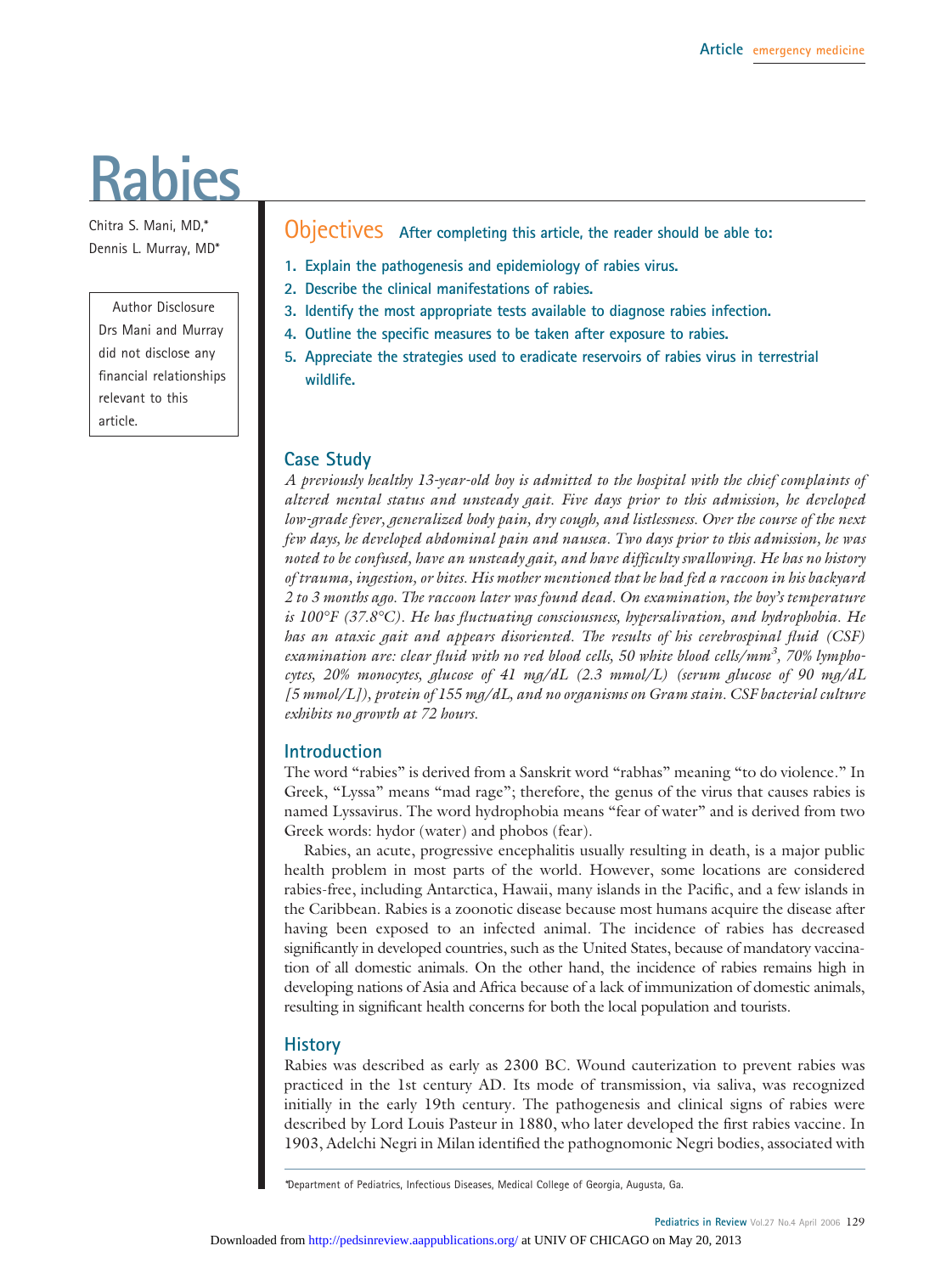rabies virus, in brain tissue. Direct fluorescent antibody testing, enabling detection of rabies antigen in tissues, was developed in 1958.

#### **Virology**

Rabies is a neurotropic virus belonging to the Rhabdoviridae family in the genus Lyssavirus. It has a bulletshaped nucleocapsid with a single, negatively stranded, nonsegmented RNA core surrounded by a lipoprotein envelope. According to the World Health Organization, at least seven different serotypes of the Lyssavirus genus infect humans and animals. Most cases of human rabies are caused by Lyssavirus serotype-1, commonly known as "rabies virus." This viral serotype is found worldwide. The other serotypes have limited geographic distribution and cause infection primarily in insectivorous bats, rarely causing human disease.

#### **Pathogenesis**

The virus usually is transmitted via saliva inoculated into a bite or cut on the skin or mucosa. Nonbite exposures, such as licking, scratching, or through inhalation, occasionally transmit the virus. Human-to-human transmission is rare and has been described mostly after corneal or other organ transplants. Studies in baby hamsters and adult skunks have shown that the virus replicates in the muscle tissue, at or near the site of entry, for most of the incubation period. Thereafter, it proceeds rapidly to the peripheral nerves via the neuromuscular connections. Once within the nerves, the virus may travel as rapidly as 12 to 24 mm/d. In experimental animals, mortality was reduced by amputating the inoculated limb before the virus began replicating in the peripheral nerves, indicating that maximum benefit of postexposure treatment occurs only when it is instituted as soon as possible after the exposure. After replication in the peripheral nerves, the virus reaches the central nervous system (CNS) via the dorsal root ganglia and sensory neurons. Occasionally, the virus may enter the CNS without replicating in the peripheral muscles. Upon reaching the CNS, the virus multiplies further, infecting virtually every neuron.

From the CNS, the virus spreads to the rest of the body, especially the salivary glands, via the peripheral nerves. The virus can be transmitted via saliva because of active replication within the salivary glands. The pathologic changes of rabies are minimal and disproportionate to the clinical symptoms. These changes are most evident in neuronal tissues. On gross examination, the brain in furious rabies (see definition in Clinical Phases section) may appear to have meningeal congestion; paralytic rabies (see definition in Clinical Phases section) primarily

causes significant inflammation and necrosis of the spinal cord, resulting in acute inflammatory polyneuropathy (Guillain-Barré syndrome). Encephalitic changes may be seen microscopically, as evidenced by perivascular cuffing, neuronophagia, and limited necrosis. Occasionally, there may be evidence only of meningitis.

Eosinophilic, intracytoplasmic viral inclusions, called Negri bodies, frequently are concentrated within the hippocampal pyramidal cells and less frequently in the cortical neurons and cerebellar Purkinje cells. The Negri bodies also may be seen in the tissues of the skin, cornea, adrenal glands, and other organs. The sensitivity of demonstrating Negri bodies, however, varies. Until the development of the fluorescent antibody technique, histologic detection of Negri bodies was considered the only pathognomonic test. The most remarkable systemic abnormality is myocarditis that resembles the cardiac involvement seen with tetanus or pheochromocytoma. Microscopic evidence of atrial-ganglioneuritis suggests that the virus probably reaches the heart via myocardial nerves. However, the presence of Negri bodies in the myocardium indicates direct viral invasion of the cardiac tissue.

Natural rabies infection causes significant immunosuppression, resulting in an inadequate immune response. Patients who develop a rapid cellular immune response usually progress more rapidly to fatal encephalitic rabies than do those who do not develop this response. The virus may persist within macrophages for a long time before emerging to cause disease. This persistence could explain the long incubation period seen in some cases.

#### **Epidemiology**

Rabies primarily is a disease affecting many animals. The virus tends to be maintained in the wild animal population for many years despite high mortality from the infection, making eradication very difficult. Even though any mammal can be infected, certain ones appear to be reservoirs for human infections because they have a higher viral inoculum in their saliva and shed the virus for a longer period, making them more infectious. These mammals include dogs, cats, striped skunks, raccoons, bats, foxes, wolves, and jackals. Human transmission from small rodents such as squirrels and hamsters is rare, even though they are susceptible to the virus, because these animals succumb to the illness soon after acquiring the infection. However, large rodents such as woodchucks and beavers are capable of transmitting rabies to humans.

The epidemiology of human rabies reflects that of local animal rabies. Over the last 50 years, the incidence of human rabies has decreased significantly worldwide, especially in developed countries. Of the 47 cases of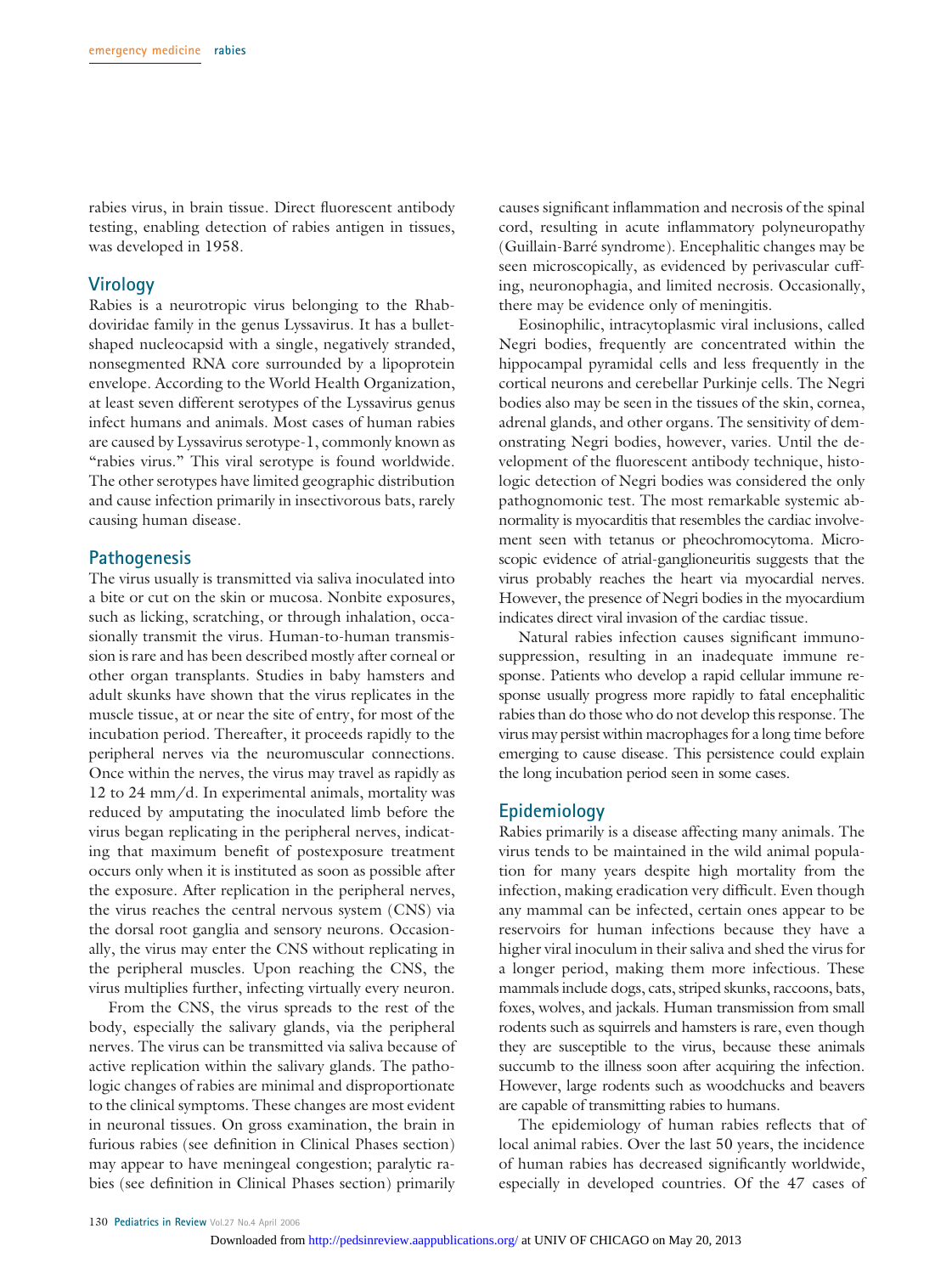

**Figure. Centers for Disease Control and Prevention data from 2001 regarding terrestrial animal reservoirs of rabies virus.**

human rabies reported in the United States between 1990 and 2004, 38 cases were acquired in the United States from contact with animals that had rabies virus infections; the remaining cases were acquired in developing countries outside the United States. Four of the cases occurred in transplant recipients from an undetected single-organ donor; death occurred in most of these cases. In Asia, Africa, and other areas where animal control programs are not developed extensively, humans acquire rabies primarily from infected dogs or cats (canine rabies). In countries that have stringent rabies immunization and quarantine policies, human cases often occur after exposure to wild terrestrial animals and bats. The current incidence of canine rabies in the United States from local dogs and cats is low, despite numerous reports of canine bites, especially in children. Until recently, most of the human rabies cases in the United States had been in travelers returning from areas at risk for canine rabies. However, with the steady increase of animal rabies over the last 2 decades, bats, raccoons, skunks, foxes, and coyotes increasingly are becoming the major reservoir of human rabies in North America. The Figure shows a 2001 map of animal reservoirs for rabies virus in the United States. Two small-bodied bats, the eastern pipistrella bat (*Pipistrellus subflavus*) and the silverhaired bat (*Lasionycteris noctivagans*), are especially important reservoirs for rabies throughout the continental United States and Alaska. In recent years, when the source of exposure has been unknown, molecular techniques frequently have determined the cause of rabies infection to be from bats. Human rabies is more common in males

younger than 15 years of age, reflecting their greater likelihood of exposure.

# **Clinical Manifestations**

Three possible outcomes follow a definite rabies exposure: no infection, asymptomatic infection demonstrable by serologic immune response, or symptomatic rabies.

The initial signs of rabies in animals are a change in disposition, restlessness, and fear. Wild animals may demonstrate an unusual lack of fear of humans. Over the next few days, most infected animals develop the furious syndrome that is characterized by increased restlessness, snapping, and drooling. By contrast, a few infected animals may

become lethargic (dumb syndrome). Most affected canines die within 10 days of becoming symptomatic. Rarely, a few might survive for as long as 1 month before succumbing to the disease.

## **Clinical Phases**

Human rabies infection evolves through five clinical phases: incubation, prodrome, acute neurologic phase, coma, and death or recovery.

#### **Incubation**

The incubation period varies in length, with the patient usually being asymptomatic. The incubation period may be as short as a few days or as long as several years after exposure. The mean duration in most patients  $(>\!\!75\%)$  is 30 to 90 days. The length of the incubation period depends on the innervation of the site of bite, the number and severity of bite(s), the proximity of the bite's location to the CNS, the quantity of virus inoculated, and the age and immunity of the host. Incubation periods typically are shorter in children, in persons who have extensive bites to the face or head, and in those receiving corticosteroids.

#### **Prodrome**

A typical prodrome lasts 2 to 10 days and correlates with the viral invasion of the CNS, especially into the limbic system, brainstem, and spinal cord. During this phase, the patient presents with mild and nonspecific respiratory or gastrointestinal symptoms, frequently leading to the misdiagnosis of a bacterial or viral infection. These manifestations may include fever, headache, chills, malaise,

Pediatrics in Review Vol.27 No.4 April 2006 131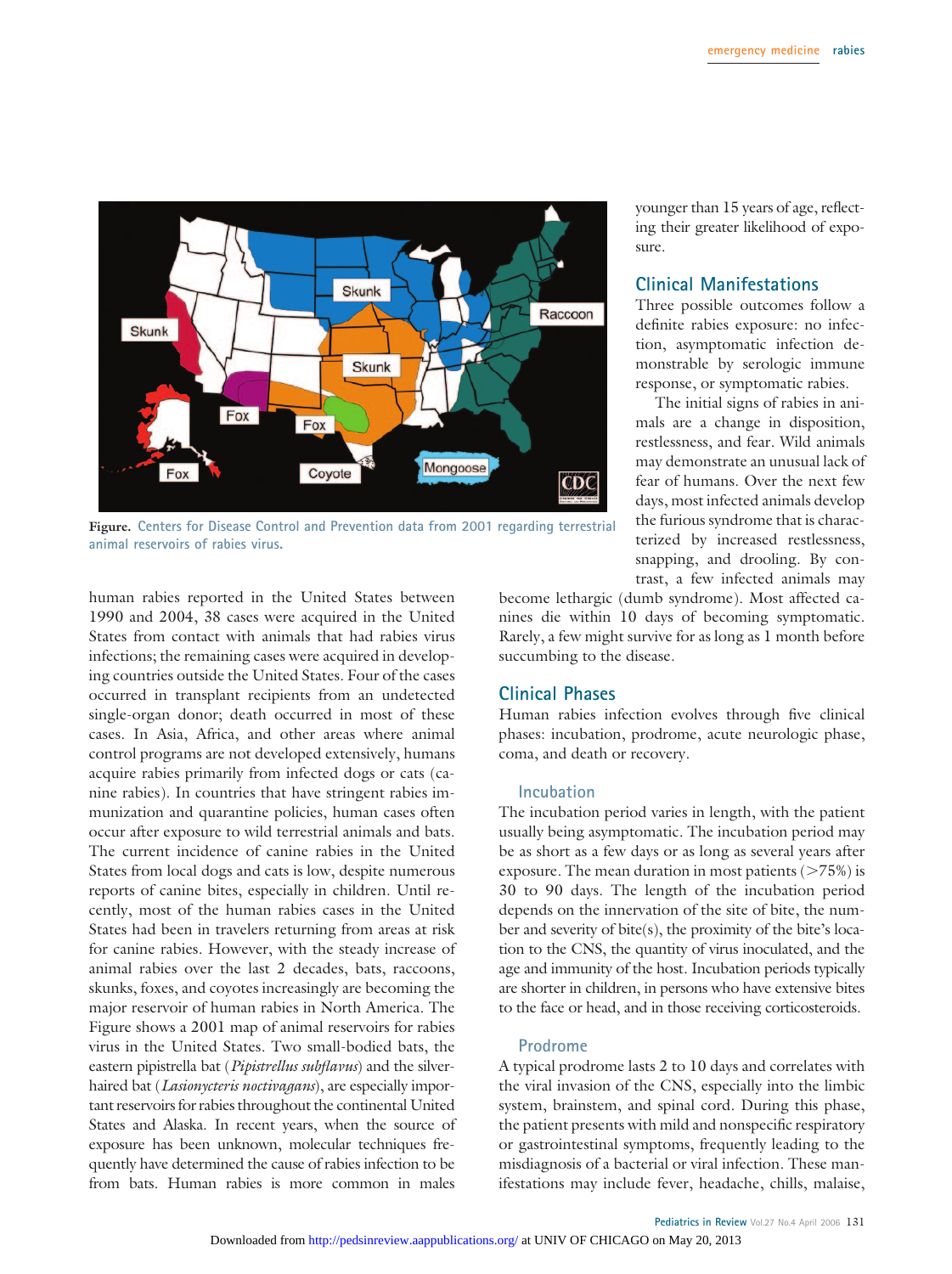fatigue, sore throat, cough, nausea, vomiting, diarrhea, dysphagia, vertigo, irritability, anxiety, and apprehension. As the disease progresses, the patient develops alteration in personality, photophobia, and insomnia. A specific symptom often seen in most patients during this time is paresthesia at the site of the bite, described as burning pain, numbness, tingling, or itching.

#### **Acute Neurologic Phase**

This phase correlates with widespread invasion of the CNS by the virus. It begins with the patient developing obvious signs of neurologic dysfunction. Patients may present as having either furious rabies or paralytic rabies. Both presentations involve the development of fever, nuchal rigidity, muscle fasciculation, convulsions, hyperventilation, or hypersalivation.

**FURIOUS RABIES.** This phase develops in 80% of cases and is characterized by anxiety, marked agitation, hallucinations, and other bizarre behavior. Signs of hydrophobia or aerophobia (fear of breeze) may occur, in which patients develop painful spasms of the pharynx, initially triggered by an attempt to drink water or by air blowing on the face. However, as the illness progresses, these signs may be triggered by a variety of tactile, audio, visual, or olfactory stimuli. Such reactions are due to violent diaphragmatic contractions from an exaggerated respiratory protective reflex. The patient's mental status initially fluctuates among periods of agitation, relative normalcy, and severe depression. Neurologic signs include hyperreflexia and excess cholinergic signs such as hypersalivation, lacrimation, mydriasis, and hyperpyrexia. Unless the patient dies abruptly, paralysis soon occurs, and the mental status rapidly deteriorates from disorientation to stupor and finally, coma. The clinical picture at this time may mimic that of meningitis, encephalitis, drug toxicity, tetanus, or polyneuropathy.

**PARALYTIC RABIES.** This phase is seen less often (about 20% of cases). It is more frequent after exposure to bats or in persons who have received improperly inactivated rabies vaccines that contain fixed virus strains. Hydrophobia and hyperactivity are characteristically absent. The patient may develop any one of the following four clinical patterns of paralytic rabies: 1) the most common presentation is paresthesia and weakness (prominent at the site of the bite) that rapidly progresses to paraplegia, triplegia, or quadriplegia; 2) less often, quadriplegia at the onset of illness; 3) occasionally, presentation as transverse myelitis with combined motor and sensory involvement; or 4) rarely, clinical findings that may mimic Landry-Guillain-Barré syndrome, presenting with fever and symmetric ascending paralysis but with intact sensory function. Eventually, the patient progresses into complete respiratory paralysis. Most patients who have paralytic rabies develop myoedema (swelling of muscles). Some patients may develop hydrophobia and signs of furious rabies just before they become terminally ill.

#### **Coma**

During the transition from the acute neurologic phase to coma, a patient may develop periods of rapid, irregular, jerky (apneustic) breathing followed by generalized paralysis and coma. The patient usually dies from respiratory failure unless mechanically ventilated at this time. Ultimately, patients succumb to the complications of prolonged ventilation.

Non-neurologic signs involving the following organs also may develop:

- Cardiac: tachycardia, arrhythmia, hypotension, or congestive cardiac failure
- Respiratory: hypoxia, hyperventilation, atelectasis, pneumothorax, or pneumomediastinum
- Diabetes insipidus, hypothermia, hyperthermia, autonomic dysfunction, or the syndrome of inappropriate antidiuretic hormone secretion involving the CNS
- Gastrointestinal: vomiting, diarrhea, ileus, severe gastrointestinal pain, or bleeding

#### **Differential Diagnosis**

Infection with rabies virus may mimic some of the following conditions:

- Infectious: herpes simplex virus, arboviruses, poliomyelitis, herpes B virus, cerebral malaria, tetanus, botulism, and typhoid and rickettsial diseases
- Noninfectious: Guillain-Barré syndrome; intoxication with poisons, drugs, or alcohol; allergic postvaccinal encephalomyelitis; and acute porphyria
- Rabies hysteria: a rare psychological condition that occurs in exposed adults who believe that they have developed rabies. Many of these adults have some knowledge about the clinical manifestations of rabies, and they may present with symptoms and signs indistinguishable from those of rabies.

#### **Diagnosis**

Human rabies frequently is misdiagnosed, especially in countries such as the United States, where the incidence is rare. Some 20% of cases may have no documented history of exposure. No useful diagnostic tests recognize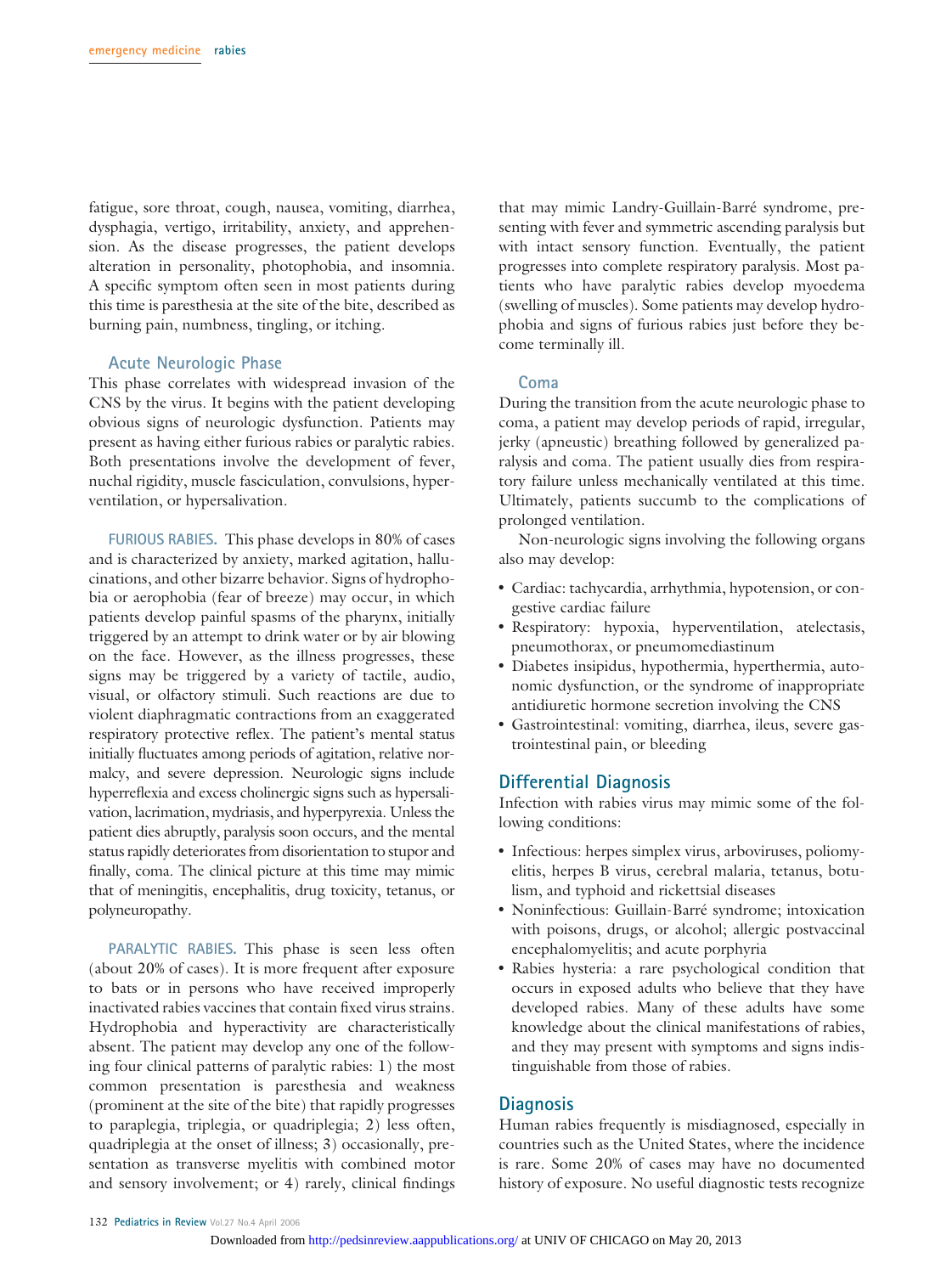the infection during the incubation period. During the symptomatic phase, a peripheral hematologic profile and urinalysis usually are nonspecific. In one third of patients, initial results of the CSF analysis, electroencephalography (EEG), and computed tomography (CT) scan of the head may be normal. Later in the illness, CSF may show pleocytosis (30 to 300 white blood cells/mm<sup>3</sup>), a normal glucose concentration, and a moderately elevated protein level (100 to 200 mg/dL). Nonspecific abnormal changes also may be noted on an EEG or a CT scan of the head. A thorough history that includes the patient's place of residence, possible exposure, and travel to rabiesendemic areas is very important for early diagnosis. Specific tests for rabies usually are not available in most hospitals and may have to be requested from a state health department laboratory.

Direct fluorescent antibody staining (DFA) that detects rabies-specific antigen is a reliable, rapid test. Acceptable specimens for DFA are saliva, brain tissue, and other neural tissues. Because the virus localizes to the nerve plexus surrounding the hair follicles, a good specimen that becomes positive early during the illness is a full-thickness biopsy of the skin taken from the nape of the neck at the hairline. It is important to remember that prior rabies immunization does not induce CSF antibodies to the virus. Thus, the presence of high CSF rabies antibody titers supports the diagnosis of clinical rabies.

Virus can be isolated in culture from saliva, CSF, urine, and respiratory secretions, usually during the second or third week of symptoms. The virus may not grow if the culture is performed too early in the course of the illness because the virus replicates slowly. Likewise, the virus may not be isolated on culture, if obtained late in the infection, because of neutralization by virus-specific antibodies.

The current diagnostic test of choice is reverse transcriptase-polymerase chain reaction (RT-PCR) because this type of testing is specific and is the most sensitive and earliest to yield results. The best specimens for this test are saliva or brain tissue. Unlike other diagnostic techniques, RT-PCR also can be performed successfully on decomposing brain tissue. This test has the added advantage of determining the geographic and host species origin of a particular rabies virus, especially when the exposure is unknown.

# **Treatment**

No specific antirabies agent is available to treat the disease once the patient becomes symptomatic; most of the management is supportive. Supplemental oxygen and mechanical ventilation are essential for most patients during the period of agitation and hyperventilation.

Tranquilizers are useful in controlling hyperactivity and agitation. Focal or generalized seizures may require anticonvulsant therapy. Adequate fluid administration and vasopressors may correct hypotension. Cardiac arrhythmia may require antiarrhythmic agents. Treatment with diuretics, fluid restriction, and digoxin may be necessary to treat congestive cardiac failure. Use of rabies-specific immunoglobulin (RIG) or rabies vaccine after the onset of disease has not been shown to be protective or to increase the survival rate.

In a recent case report, a patient who had developed rabies after sustaining a bite from a bat was managed empirically with an "intense antiexcitotoxic strategy" until the patient's natural immune response matured. This regimen consisted of placing the patient in a deep, drug-induced coma by using benzodiazepines, barbiturates, ketamine, and amantadine. The latter two agents also have been reported to be effective against rabies virus. Ribavirin was used initially in conjunction with the previously noted therapy but later was discontinued due to drug-related toxicities. The patient survived the illness with neurologic impairment. Further studies are required to determine if such a treatment protocol is truly effective in increasing survival from rabies infection.

#### **Prognosis**

The prognosis in most cases of rabies infection is grave. Death usually results from severe neurotransmitter imbalance. However, five to six survivors have been documented in the medical literature, which has provided hope for a possible cure in the future. Most survivors have been reported to suffer neurologic sequelae, usually involving the cerebellum.

#### **Hospital Isolation**

Rabies virus can be identified from saliva, CSF, impressions from the cornea, and urine. Because the shedding and infectivity between humans is not clearly understood, direct contact with infected secretions or tissues must be avoided. The patient suspected of having rabies infection must be placed in contact and droplet isolation, which requires caregivers to wear gowns, gloves, masks, and goggles when in direct contact with the patient. Contacts who are exposed prior to diagnosis may be at risk of developing rabies and should be offered postexposure prophylaxis.

#### **Prevention**

Because most human cases of rabies are fatal and no specific therapy is available, the emphasis is placed on prevention. Fortunately, effective vaccines are available. Nerve tissue vaccines were developed more than 70 years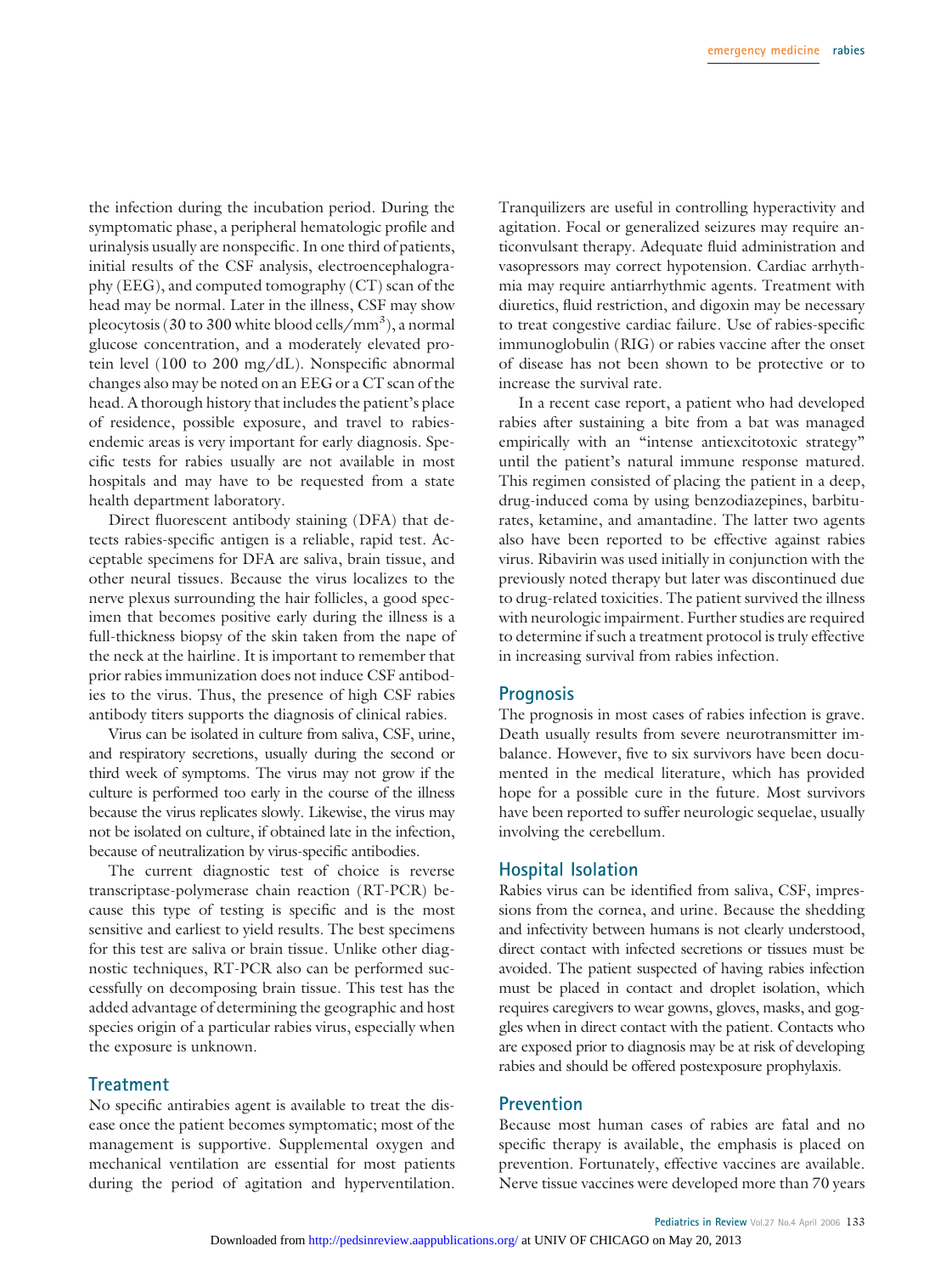ago from animal brain and spinal cord tissues (Sempletype). These vaccines now are used predominantly in developing countries because they are relatively inexpensive. However, these vaccines frequently are associated with increased central and peripheral neurologic complications. Antibody titers should be monitored in all recipients of the nerve tissue vaccines because their immunogenicity may vary. Avian vaccines derived from duck embryos were the next vaccines to be introduced, but they are less immunogenic than the brain tissue vaccines.

Finally, cell culture vaccines, which include human diploid cell vaccine (HDCV), rhesus monkey diploid cell vaccine (rabies vaccine, adsorbed), and purified chick embryo cell vaccine, among others, are available primarily in developed countries such as the United States. These vaccines are more expensive but are safe and immunogenic. In addition, antibody titers need not be monitored in recipients of cell culture vaccines unless there is reason to suspect poor antibody response. Use of steroids during vaccination may blunt the immune response.

Because most human cases of rabies infection are related primarily to infection after animal exposure, especially to canines, vaccination of domestic animals substantially decreases the incidence of human rabies. Most developed nations have enforced strict rabies vaccination laws for pets and livestock. Recent programs to vaccinate wild terrestrial animals with oral rabies vaccine are becoming effective public health measures, especially in Europe and in the United States.

Pre-exposure prophylaxis is administered to persons at risk for exposure to rabies virus, including veterinarians, animal control officers, park officials, laboratory personnel working with rabies virus, and travelers to rabies-endemic countries. HDCV rabies vaccine is used preferentially in the United States because of its demonstrated safety and efficacy. The vaccine is not contraindicated for use in pregnant women. It is administered in a 1-mL dose intramuscularly three times, on days 0, 7, and 21. A booster dose is recommended every 2 to 3 years, especially for individuals frequently at risk of exposure. Immunization of all travelers for the prevention of rabies is controversial. However, selected immunization based on age and travel destination is appropriate. The Centers for Disease Control and Prevention currently recommends prophylactic rabies vaccination for individuals planning to stay for more than 30 days in remote areas of the world without access to medical facilities. Because chloroquine may decrease rabies antibody response, its concurrent use with rabies vaccine is not recommended.

Postexposure treatment (PET) that includes aggressive management of the bite or wound can reduce the risk of acquiring rabies by 90%. Thorough washing with 20% soap solution and vigorous irrigation with a virucidal agent such as povidone-iodine is recommended. Mechanical scrubbing and adequate debridement are more effective than simple irrigation of the wound. Suturing or using occlusive dressings to cover the wound should be avoided when possible. Because acquiring a secondary bacterial or tetanus infection is common after an animal bite, tetanus vaccine and antibiotics should be administered when necessary.

The risk of developing rabies after exposure must be determined. Communication with local public health officials is useful in obtaining information about locally infected animal species and for the proper examination of the animals. In the United States, when an animal suspected of being infected with rabies is available, the local or state health department should be contacted about the management of such animals that bite humans. If the biting animal is a dog, cat, or ferret and is considered otherwise healthy, the animal should be confined and observed daily for 10 days. The animal should be evaluated by a veterinarian at the first sign of illness during the period of confinement. If the bite involves a stray or unvaccinated dog, cat, or ferret, the animal should be euthanized immediately and the head submitted for rabies examination. For animals other than dogs, cats, or ferrets, the management of the animal depends on many factors, including the biting incident and the animal's history (if available) and current heath status. The animal's brain tissue should be examined for rabies only in a qualified laboratory as designated by the consulting local or state health department.

PET is recommended after a bite by a mammal that has not been vaccinated previously or whose vaccination status is unknown (undocumented) or when the animal is not available to monitor and the integrity of the skin or mucous membrane has been breached. Because bats have infected humans without a known bite, PET is recommended for adults or children sleeping in a room in which a bat is found or in those cases where it is difficult to exclude direct contact with bats. Because the risk of acquiring rabies is very low after a rodent bite, PET is not recommended routinely unless the rodent involved was a woodchuck or a beaver. PET should be offered to all individuals, including those who have received preexposure prophylaxis, if they become at risk for rabies. It is important to recognize that of the 30,000 to 40,000 individuals in the United States annually receiving PET, only a few actually are at risk for rabies infection.

PET includes the administration of RIG. Two types of RIG are available: human rabies immunoglobulin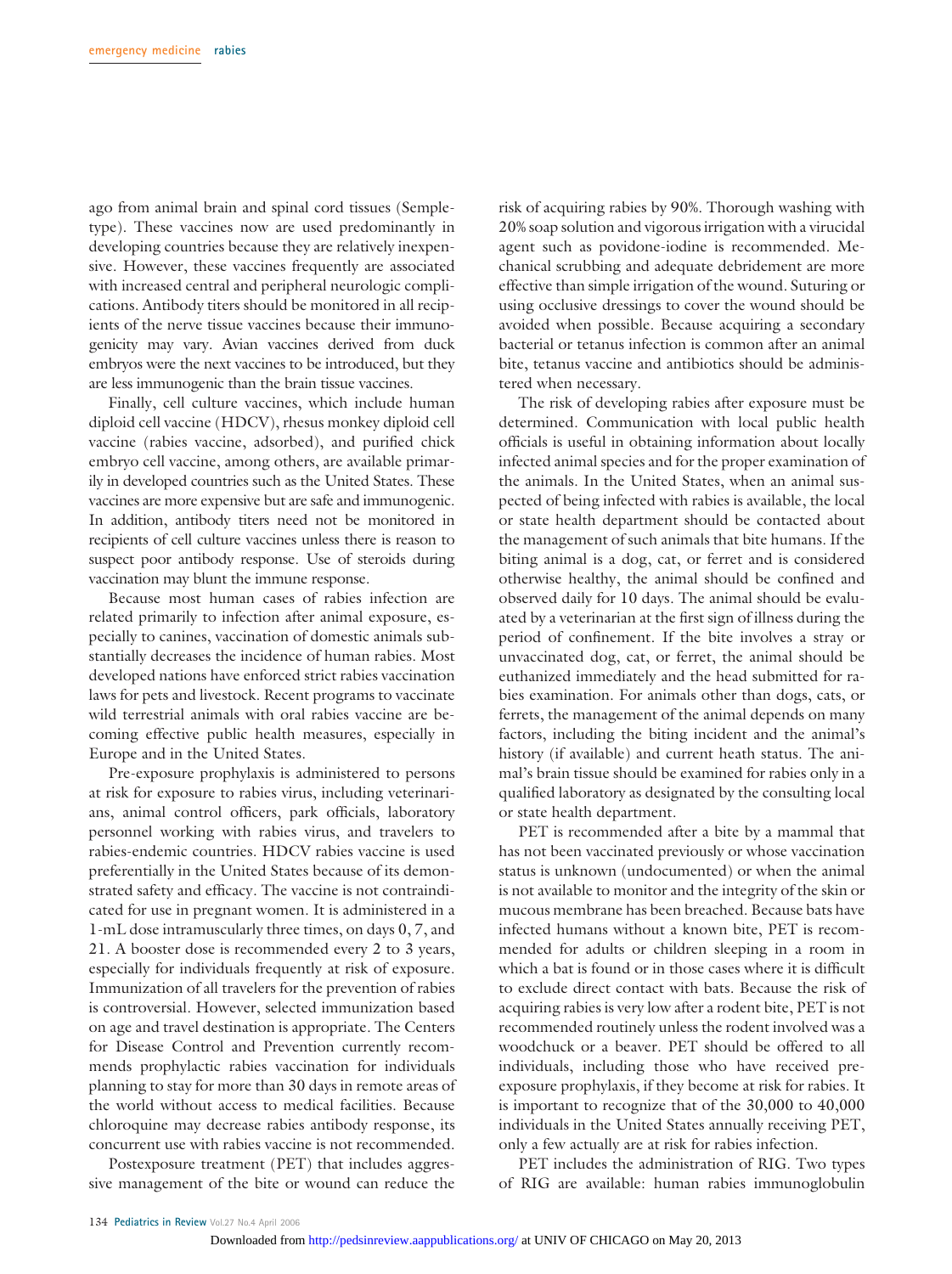(HRIG) and equine rabies immunoglobulin (ERIG). Only HRIG is available in the United States. Purified ERIG, available outside the United States, is as safe and as well tolerated as HRIG. RIG must be administered to the exposed individual as soon as possible and within 7 days of exposure. RIG always should be used in combination with rabies vaccine (active immunization) after primary exposure, but should not be used in individuals who have received prior rabies vaccination. The total dose of 20 IU/ kg is infiltrated primarily around the bite site. Any remaining volume should be administered intramuscularly at a site distant from the wound. RIG is safe and usually free of adverse reactions.

HDCV rabies vaccine (1 mL/dose) is administered intramuscularly on days 0, 3, 7, 14, and 28 in unvaccinated individuals. Previously immunized individuals require a booster dose of 1 mL/dose on days 0 and 3. The vaccine must be injected in the deltoid muscle because if the muscle is missed in gluteal injections, there may be vaccine failure. Booster doses may be given either intramuscularly or intradermally. In the United States, booster doses are given by intramuscular injection only. Intradermal vaccines currently are available outside the United States. The vaccine must never be administered at the same site as RIG because the antibodies in RIG might interfere with the immune uptake of the vaccine. The development of local reactions such as swelling, pain, or induration is common. Rarely, other symptoms such as fever, headache, malaise, nausea, abdominal pain, and adenopathy may develop.

The previous information is available in tabular form in the American Academy of Pediatrics *Red Book* (see Suggested Reading).

#### **Future Prospects**

Improved wildlife surveillance has begun to provide a better understanding of rabies disease in animals. More widespread wildlife vaccinations using oral rabies vaccine might provide a safe and effective method to control the disease in the wild, thereby eradicating the animal reservoir for rabies. Molecular technology has allowed better identification of viral strains, allowing determination of their geographic location and frequency of occurrence. Development of virus-specific monoclonal antibodies may provide effective passive immunotherapy. The availability of new antiviral therapy and specific immunomodulators might improve treatment and be curative. Finally, designing a subunit vaccine might provide a safer and more effective preventive tool.

#### **Summary**

Rabies is a zoonotic infection that results in progressive encephalitis and death. It is caused by a virus of the Lyssavirus genus. Rabies is a major public health problem all over the world. In the United States, most cases occur after exposure to wild terrestrial animals or bats. The virus usually replicates at the point of entry for a period of time before invading the CNS via peripheral nerves. Symptomatic rabies may present as the more common furious form or the less common paralytic type. Reliable and rapid diagnostic tests include DFA and RT-PCR. Currently, no therapeutic agents for treating disease caused by rabies virus are effective. However, there are effective and safe preventive measures, such as human diploid cell rabies vaccine and HRIG, which should be administered as soon as possible after exposure.

#### **Suggested Reading**

- American Academy of Pediatrics. Rabies. In: Pickering LK, ed. *Red Book 2003: Report of the Committee on Infectious Diseases.* 26th ed. Elk Grove Village, Ill: American Academy of Pediatrics; 2003:514–521
- Baer GM, Bellini WJ, Fishbein DB. Rhabdoviruses*.* In: Fields BN, Knipe DM, Chanock RM, et al, eds. *Fundamental Virology.* 2nd ed. New York, NY: Raven Press; 1990:883–910
- Bleck TP, Rupprecht CE. Rhabdoviruses. In: Mandell GL, Bennett JE, Dolin R, eds. *Principles and Practice of Infectious Diseases.* 6th ed. St Louis, Mo: Elsevier Churchill and Livingstone; 2005:2047–2056
- Centers for Disease Control and Prevention. Compendium of animal rabies prevention and control. *MMWR Recomm Rep.* 2003;52(RR-5):1–6
- Centers for Disease Control and Prevention. Human rabies—Florida, 2004. *MMWR Morbid Mortal Wkly Rep.* 2005;54:767–769
- Centers for Disease Control and Prevention. Human Rabies Prevention—United States, 1999. Recommendations of the Advisory Committee on Immunization Practices (ACIP*).* 1999. *MMWR Recomm Rep.* 1999;48(RR-1):1–21
- Centers for Disease Control and Prevention. National Centers for Infectious Diseases. Traveler's Health. Available at: www.cdc. gov/travel/diseases/rabies.htm
- Plotkin SA. Rabies virus. In: Long SS, Pickering LK, Prober CG, eds . *Principles and Practice of Pediatric Infectious Diseases.* 2nd ed. Philadelphia, Pa: Churchill and Livingstone; 2003:1155–1158
- Plotkin SA, Rupprecht CE, Koprowski CR. Rabies vaccine. In: Plotkin SA, Orenstein WA, eds. *Vaccines.* 4th ed. Philadelphia, Pa: Saunders; 2004:1011–1038
- Rupprecht CE, Gibbons RV. Prophylaxis against rabies. *N Engl J Med.* 2004;351:2626–2635
- Storch GA. Central nervous system infections. In: *Essentials of Diagnostic Virology.* Philadelphia, Pa: Churchill Livingstone; 2000: 47–49
- Willoughby RE Jr, Tieves KS, Hoffman GM, et al. Survival after treatment of rabies with induction of coma. *N Engl J Med.* 2005;352:2508–2514

**Pediatrics in Review** Vol.27 No.4 April 2006 135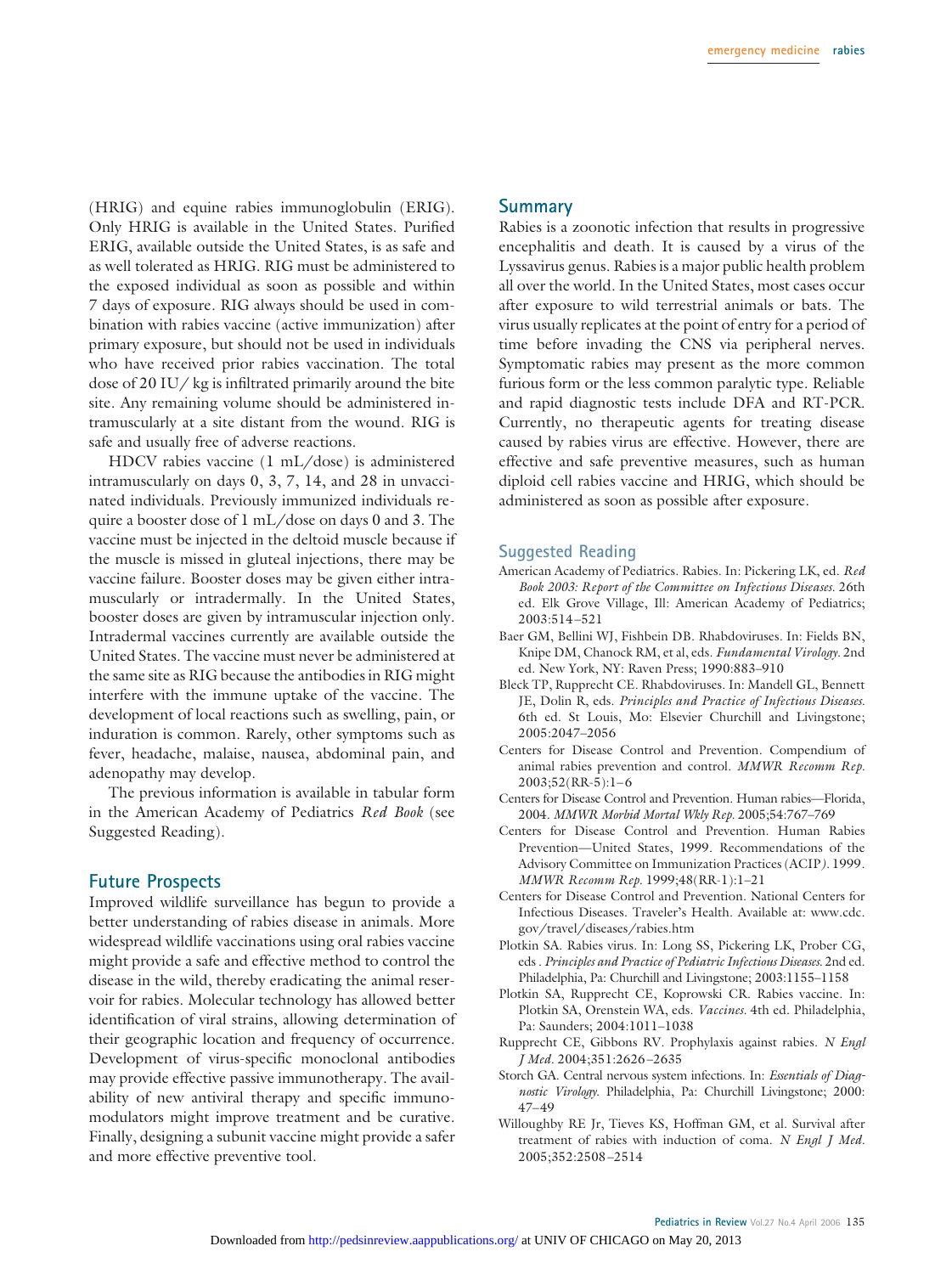# **PIR Quiz**

**Quiz also available online at www.pedsinreview.org.**

- **5. The rabies virus affects both wild and domestic animals, with the added risk that certain mammals are more contagious with the rabies virus than others. The animal that is less likely to transmit rabies to humans is the:**
	- **A. Bat.**
	- **B. Dog.**
	- **C. Fox.**
	- **D. Racoon.**
	- **E. Squirrel.**
- **6. In African countries such as Ethiopia, in contrast to the United States, the most likely animal to transmit rabies to humans is the:**
	- **A. Bat.**
	- **B. Dog.**
	- **C. Fox.**
	- **D. Hyena.**
	- **E. Skunk.**
- **7. The incubation period after exposure to a rabies-infected animal varies, but shorter incubation periods are more often seen in a(n):**
	- **A. Adult.**
	- **B. Bat aerosol exposure.**
	- **C. Face bite.**
	- **D. Finger bite.**
	- **E. Leg bite.**
- **8. The best test to confirm a diagnosis of rabies earliest in a suspected human rabies case is a(n):**
	- **A. Cerebrospinal fluid rabies antibody test.**
	- **B. Computed tomography scan of the brain.**
	- **C. Direct fluorescent antibody test of the saliva for rabies-specific antigen.**
	- **D. Electroencephalogram.**
	- **E. Reverse transcriptase-polymerase chain reaction test of the saliva for rabies antigen.**
- **9. A 5-year-old boy is playing in his backyard when he encounters a raccoon, which bites him on his hand. The animal escapes, and the child is brought to the emergency department for treatment. The wound is cleaned with 20% soap and povidone-iodine solution. The best next course of action is to:**
	- **A. Administer one dose of human diploid rabies vaccine (HDVC) as soon as possible.**
	- **B. Administer one dose of rabies immune globulin (RIG) and HDVC in the buttocks while awaiting the pathology report on the raccoon's brain.**
	- **C. Administer RIG immediately in the deltoid and start the HDCV, giving it on days 0, 3, 7, 14, and 28.**
	- **D. Contact animal control to capture the raccoon for rabies examination and administer RIG and HDVC to the boy as soon as it is determined that the raccoon has rabies.**
	- **E. Infiltrate the wound with RIG and immediately start HDCV vaccine, giving it on days 0, 3, 7, 14, and 28.**